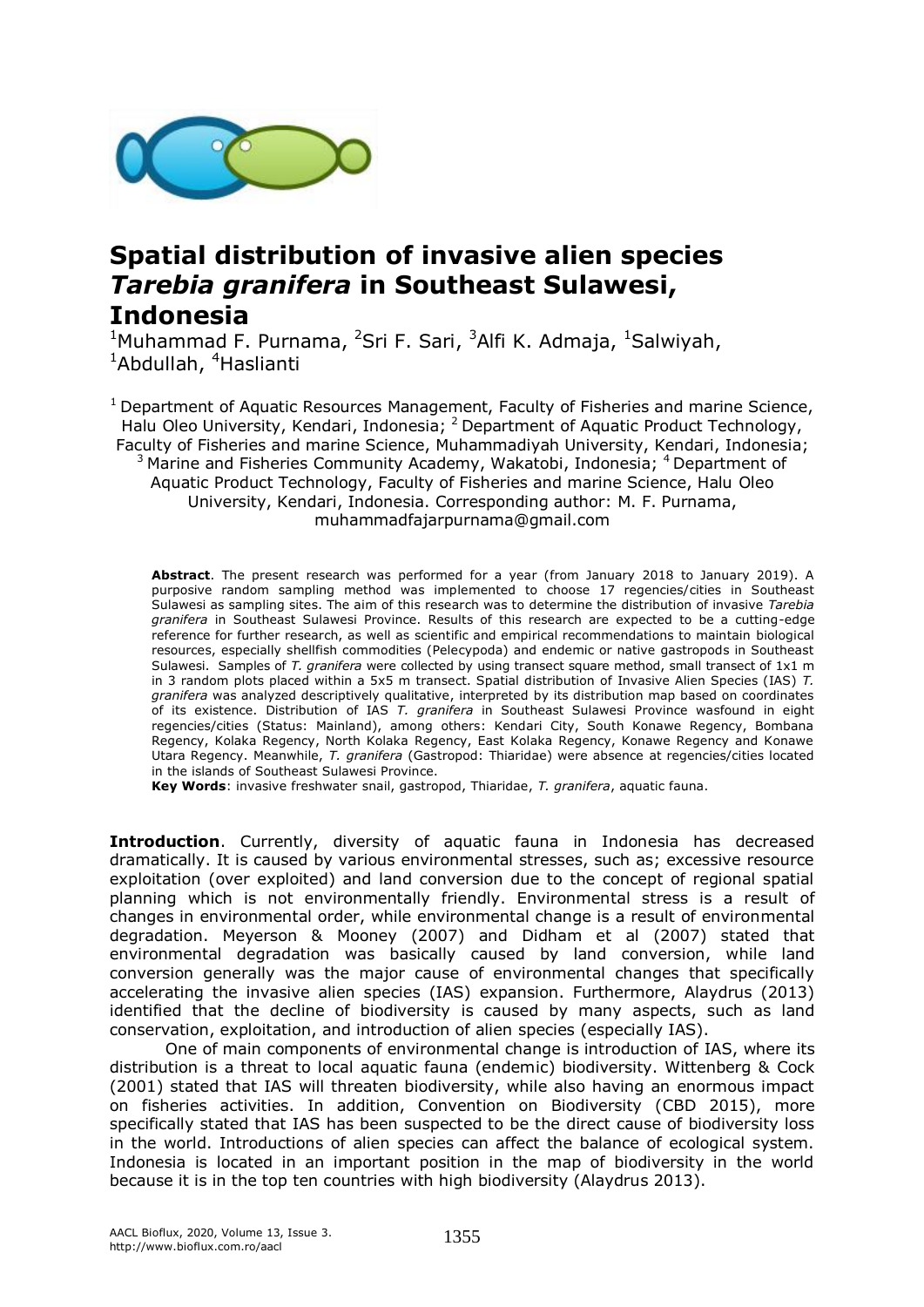Southeast Sulawesi is one of provinces in Indonesia which has a high diversity of freshwater aquatic fauna, particularly concerning the commodity of "Nonfish" (invertebrate: Mollusca: Gastropod), among others *Lymnae rubiginosa, Indoplanorbis exustus*, *Belamya javanica*, *Melanoides tuberculata*, *Achatina fulica*, *Filopaludina javanica*, *Pila ampullacea*, *Pila polita*, *Pila scutata*, *Pomacea canaliculata*, *Melanoides torulosa*, *Neritina pulligera*, *Thiara scabra*, *Thiara winteri*, *Clithon squarrosus*, *Clithon oualaniensis*  and *Tarebia granifera* (Purnama et al 2019). One of these several species identified is an IAS, namely *T. granifera* (Gastropod: Thiaridae). Morphological characteristics of *T. granifera* are: medium-sized shell, with a conical elongated shape and rather thick, while the shell color is yellowish or light brown to dark brown, there are invisible spirals and axials lines that forming nodules, the shell has 6-8 circles with a high spire, and mouth of the shell (aperture) is curved (Takdim & Annawaty 2019).

*T. granifera* is an IAS that is currently found throughout the world, both in tropics and subtropics region. Effects of ecological invasion of *T. granifera* are largely unknown (Moslemi et al 2012; Rangel Ruiz et al 2011; López-López et al 2009). Moslemi et al (2012) stated that *T. granifera* is a class of snails with asexual reproduction by parthenogenesis system or form of asexual reproduction in which females produce eggs that develop without fertilization. This was thought as the main cause of uncontrolled population of *T. granifera* in nature. Some research on invasion of Thiaridae family snail has been previously carried out by Moslemi et al (2012), Rangel Ruiz et al (2011) and López-López et al 2009.

Some studies mentioned above could be a basic reference on the status of invasive *T. granifera* in Indonesia, especially in Southeast Sulawesi. Existence of *T. granifera* in freshwater waters of Southeast Sulawesi must be controlled, especially if it cause of various disturbances of local ecosystem. Therefore research on spatial distribution of IAS *T. granifera* in Southeast Sulawesi is important. The purpose of this study was to determine the distribution of *T. granifera* IAS in Southeast Sulawesi. Results of this study are expected to be a reference edge for further research, as well as scientific and empirical recommendations to protect biological resources, especially shellfish resources (Mollusca: Peleycipoda) and endemic Gastropod in Southeast Sulawesi.

**Material and Method**. The present study was conducted from January 2018 to January 2019, located in 17 regencies in Southeast Sulawesi. It consisted of 8 regencies on land region including: Kendari City, South Konawe, Bombana, Kolaka, North Kolaka, East Kolaka, Konawe, North Konawe, and 9 regencies on island region, among others: Muna, West Muna, Konawe Islands, Buton, North Buton, South Buton, Central Buton, Baubau City, and Wakatobi (Figure 1).

Tools and materials used in this study were GPS Garmin 60, digital camera, calipers (mm), labeling paper, plastics bags, transect (5x5 m and 1x1 m squares), Identification book (Mollusca: Gastropoda) and *T. granifera* as research objects (Figure 2). A purposive random sampling was applied to determine the sampling station, especially. Sampling of *T. granifera* snails was carried out using 5x5 m quadratic transect, while 3 plots of 1x1 m transects randomly were assigned inside that 5x5 m quadratic transect. Spatial distribution of *T. granifera* was analyzed descriptively qualitative, in which it was interpreted using a distribution map based on the coordinates of *T. granifera* location.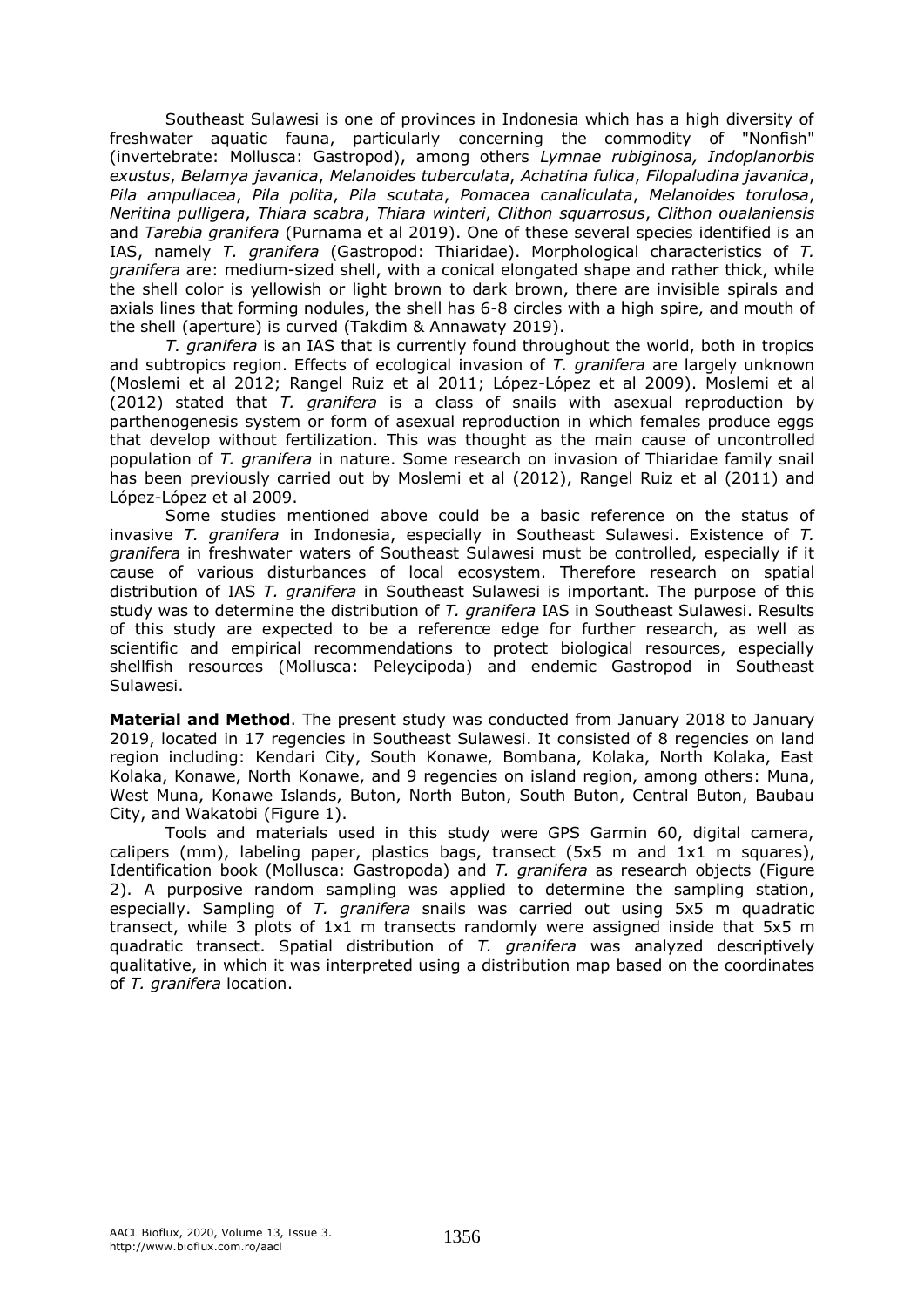

Figure 1. Map of research sites in 17 regencies in Southeast Sulawesi.



Figure 2. Invasive Alien Species (IAS), *Tarebia granifera* (Purnama et al 2019).

**Results**. Spatial distribution of IAS *T. granifera* in the river of Southeast Sulawesi; was only found in inland clusters, among others: Kendari City, South Konawe, Bombana, Kolaka, North Kolaka, East Kolaka, Konawe and North Konawe. As for the regencies and city located in the islands, there were no such invasive Thiaridae snails. Spatial distribution of IAS *T. granifera* is presented systematically and descriptively using qualitative interpretations of the maps below (Figures 3-10):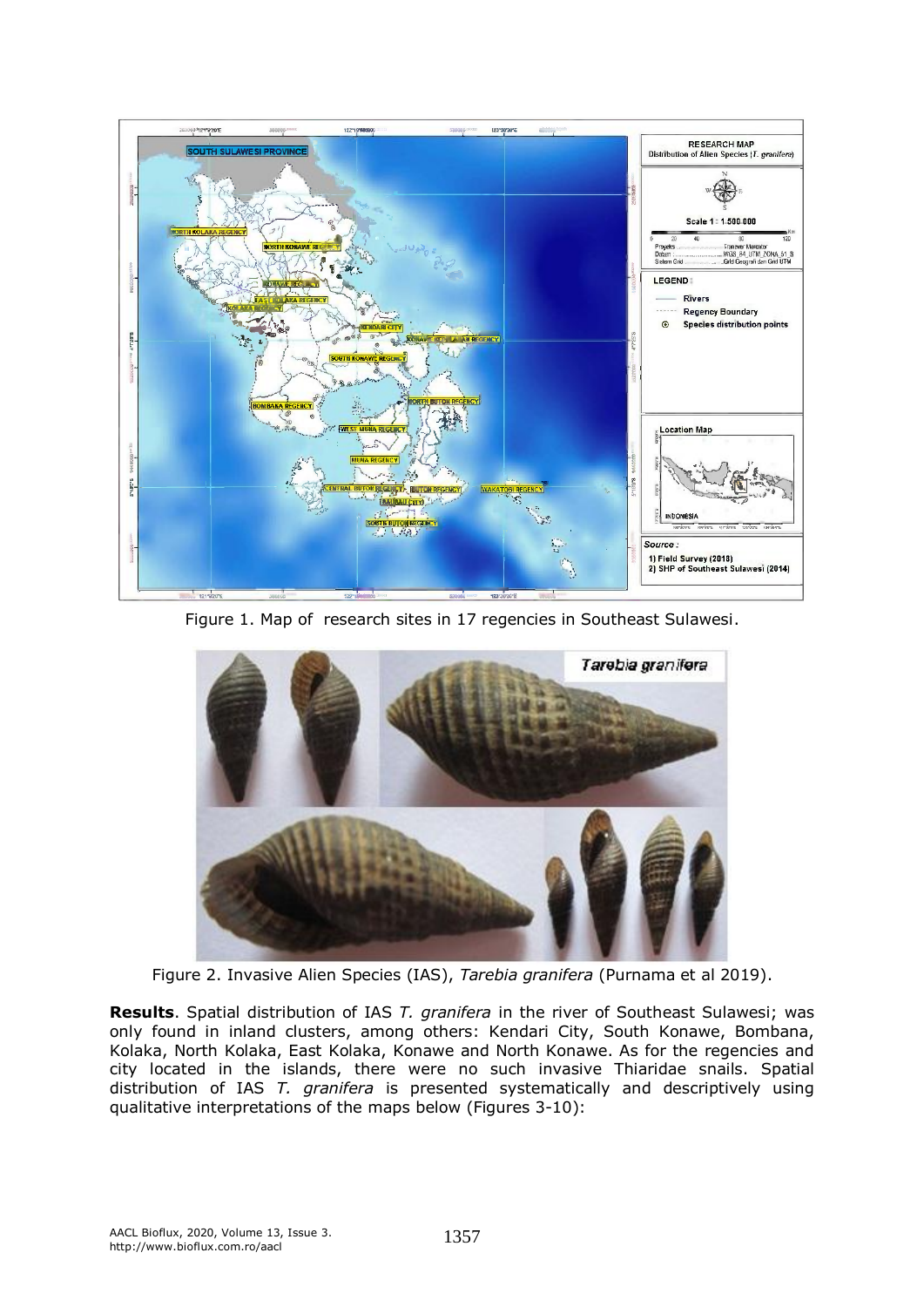

Figure 3. Map of *Tarebia granifera* distribution in North Kolaka.



Figure 4. Map of *Tarebia granifera* distribution in Kolaka.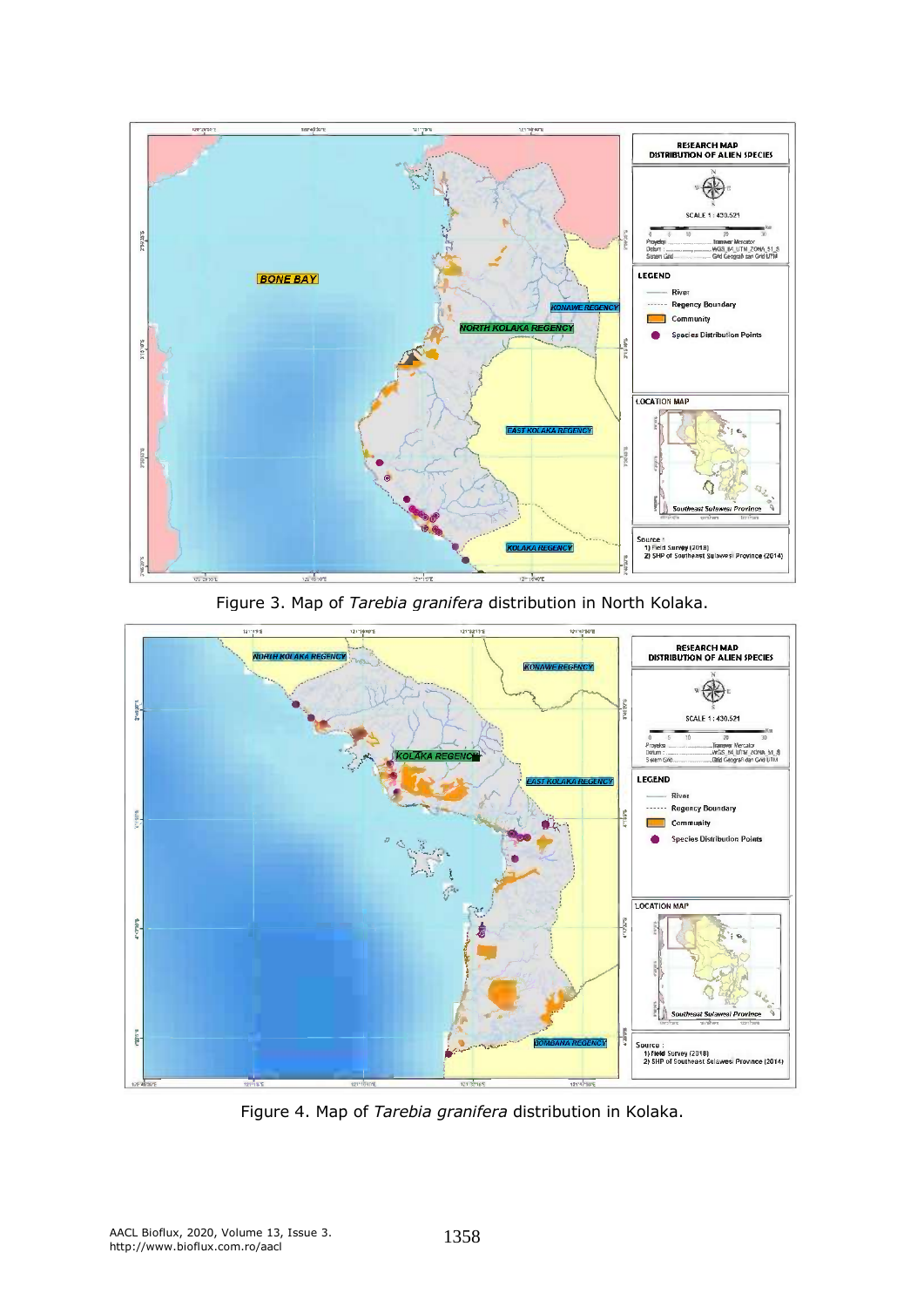

Figure 5. Map of distribution of *Terabia granifera* in East Kolaka.



Figure 6. Map of *Tarebia granifera* distribution in Konawe.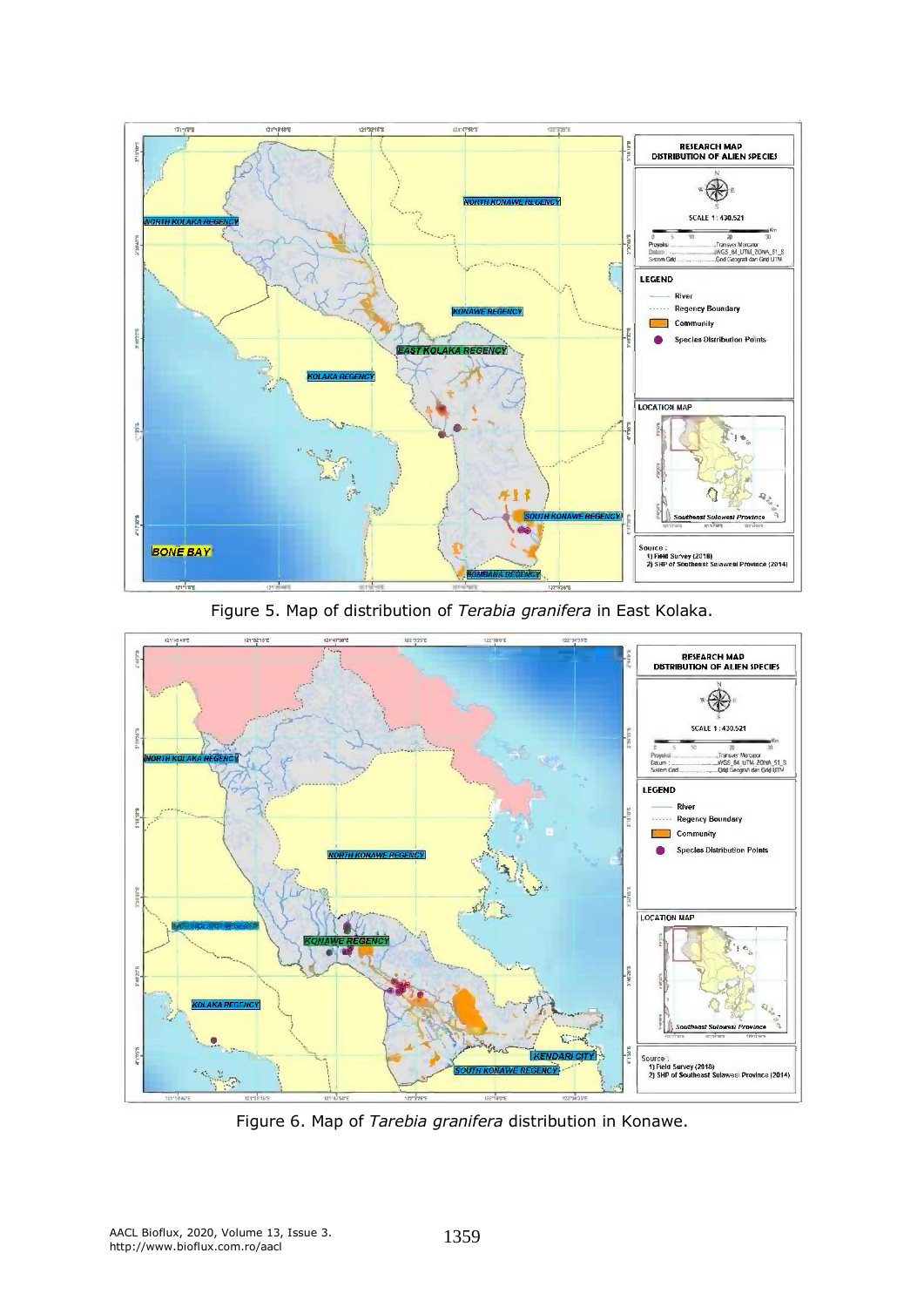

Figure 7. Map of *Tarebia granifera* distribution in North Konawe.



Figure 8. Map of *Tarebia granifera* distribution in South Konawe.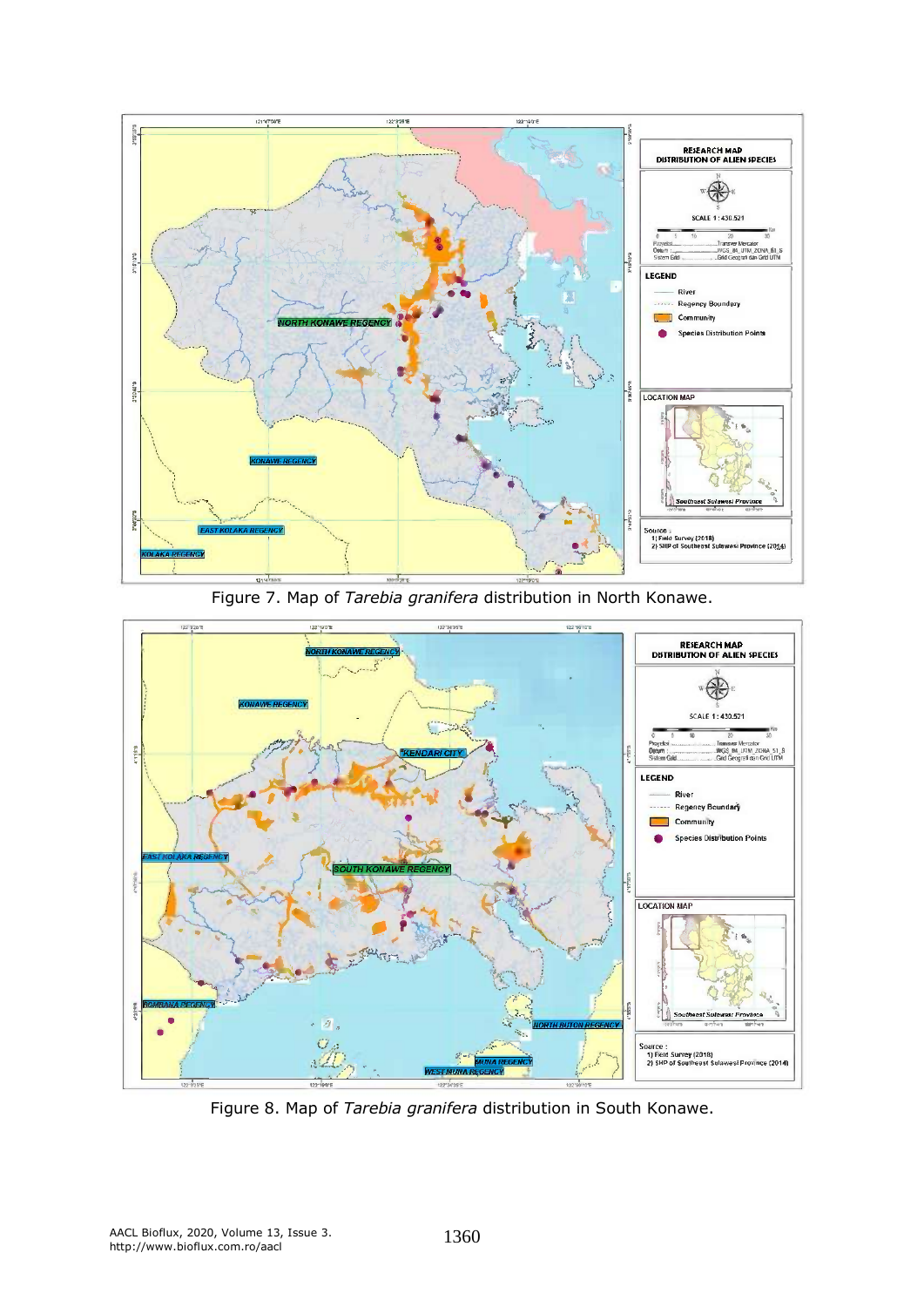

Figure 9. Map of distribution of *Tarebia granifera* in Bombana.



Figure 10. Map of *Tarebia granifera* distribution in Kendari.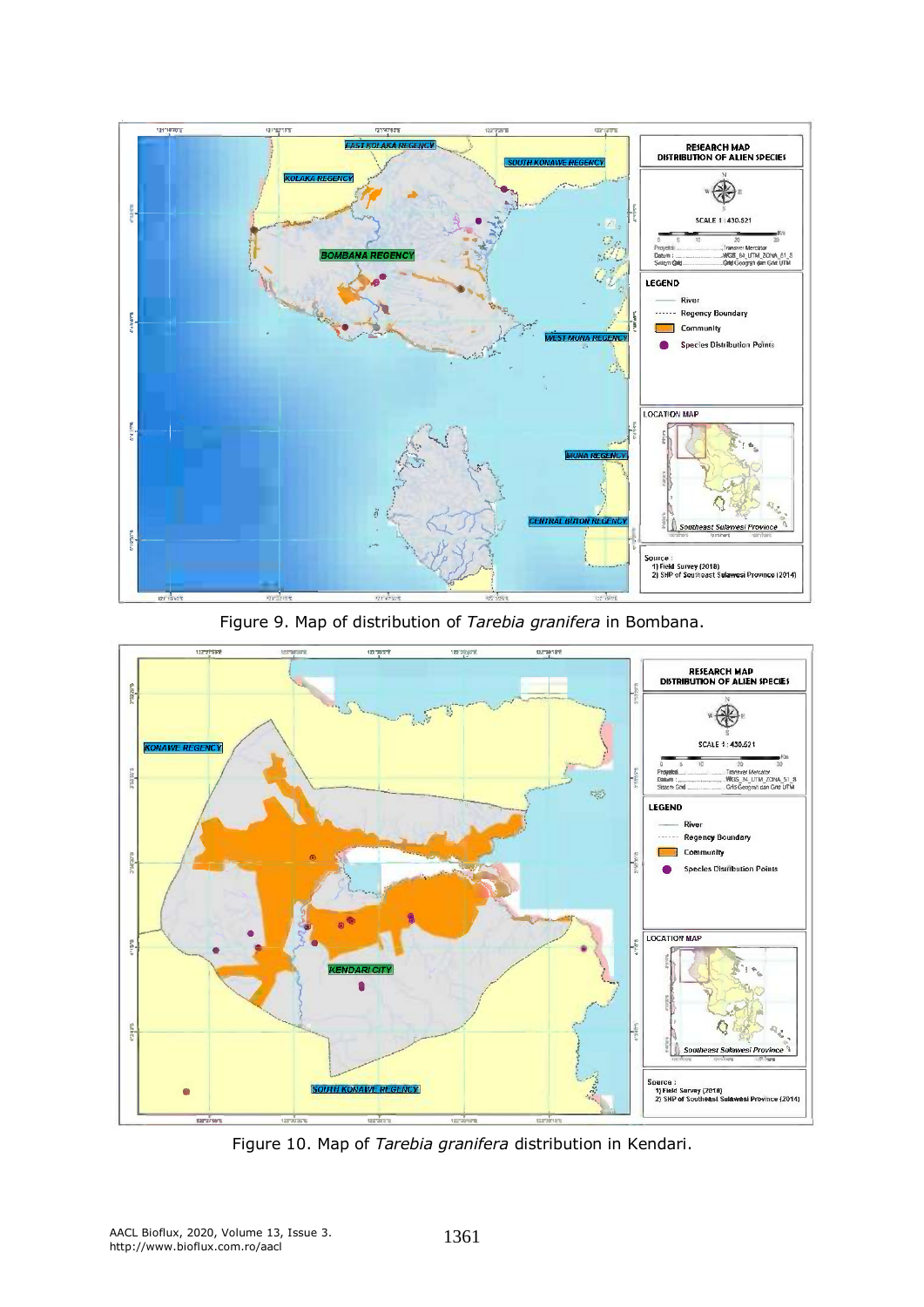**Discussion**. Distribution of *T. granifera* in North Kolaka was found in watersheds, with physical characteristics of calm currents, shallow waters (10-30 cm), in diameter of  $\pm 3$ m. *T. granifera* was found in the following Districts: Wawo District (Walasiho Village, Latawe Village, Salurengko Village), Lambai District (Lambai Village and Woise Village), Ranteangin District (Ranteangin Village) and Lasusua District (Rante Limbong Village) (Figure 3). While in Kolaka Regency *T. granifera* was also found in watersheds, rice fields and canals of the following Districts: Toari District (Toari Village), Tangetada District (Lamedai Village, Kolaka District (Sabilambo Village, Balandete Village, Lalombaa Village) Wundulako District (19 November Village), Samaturu District (Konaweha Village, Samaturu Village, Amamotu Village) Wolo District (Ulu Wolo Village, Wolo Village) and Iwoimendaa District (Iwoimendaa Village, Tambambangan Village) (Figure 4).

Similar to Kolaka Regency, in East Kolaka *T. granifera* wa also found in watersheds, rice fields and canals. This IAS is also spread evenly in some districts: Mowewe District (Inebenggi Village, Horodopi Village, Woitombo Village, Polewali and Watupute Village), Tinondo District (Tinondo Village, Lamunde Village, Talata and Tawarombadaka Village) and Lambandia District (Penanggo Jaya Village, Penanggoosi and Penanggootu Village) (Figure 5). Furthermore, in Konawe Regency, *T. granifera* was found in the following districts: Puriala District (Puriala and Sonai Village), Lambuya District, Uepai District (Uepai Village), Unaaha District (Wawonggole, Puasaa, and Tuoy Village), Wonggeduku District (Lambangi, Lahotutu, Lalohao, and Wawoone Village), Amonggedo District (Amonggedo Baru Village) and Sampara District (Sampara Village) (Figure 6). Meanwhile, in North Komawe, this IAS was found in  $\pm 3$  m diameter of watershed (calm current and shallow waters: 10-30 cm), in water fall, and in canal, all over the districts in North Konawe Regency, among others: Sawa District, Lembo District, Lasolo District, Molawe District, Oheo District, Asera District, Langgikima District and Wiwirano District. Spatial distributin of *T. granifera* is indicated in Figure 7.

In South Konawe Regency, a calm and shallow current (10-30 cm) river, was also suitable place for the survival of *T. granifera*. Invasive exotic species was distributed in several sub-districts in South Konawe, including: Moramo District (Moramo Village, Sumber Sari Village and Lapuko Village), Kolono District (Awunio Village and Roda Village), Laeya District (Punggaluku Village, Laeya Village), Konda Subdistrict, Ranomeeto Subdistrict, Landono Subdistrict, Tinanggea Subdistrict and Mowila Subdistrict. Spatial distribution of *T. granifera* in South Konawe Regency is indicated in Figure 8. The distribution of IAS *T. granifera* in Bombana Regency is in the watershed of Lantari Jaya District (Rarongkeu Village), Rarowatu District (Ladumpi Village), North Poleang District (Toburi Village), Poleang Timur District (Meambo Village, Bambaea Village), South Poleang District (Waemputang Village) West Poleang District (Toari Buton Village). Map of the spatial distribution of *T. granifera* in Bombana Regency is shown in Figure 9. Meanwhile, IAS *T. granifera* in Kendari City was found in watersheds and of Abeli District (Tobimeita Village), Poasia District (Anduonohu Village), Baruga District (Baruga Village), West Kendari District (Kemaraya Village), Puuwatu District (Puuwatu Village). The spatial distribution of *T. granifera* in Kendari City is displayed in Figure 10.

IAS *T. granifera* were spatially scattered in natural and artificial inland waters (rivers, dams, paddy fields, embankments and canals) in all regencies/cities in Southeast Sulawesi Province. This type of Thiaridae gastropods dominates in every ecological niche occupied. This condition was found in regencies/cities of mainland clusters, where in an area of 1  $m<sup>2</sup>$  exists 55-87 individuals and the rest are individuals of Thiaridae snails of other types. High density of T. granifera (55-87 ind/m<sup>2</sup>) indicates the ability of these organisms to adapt well to environmental changes. In addition, the reproductive cycle is short, so this species can grow and develop quickly. This snail's reproductive system basically does not require the presence of males to copulate. This type of reproduction was known as parthenogenesis, so that with its broad tolerance of water quality and short reproduction cycle, this species is able to invade the habitat of local/endemic snails.

Moreover, presence of *T. granifera* in rivers is generally characterized by ecological characteristics such as calm current, depth of 10-30 cm (litoral zone) and types of sandy clay substrate, and watersheds which were dominantly covered by canopy of river vegetation. This statement is in line with the study of Takdim & Annawaty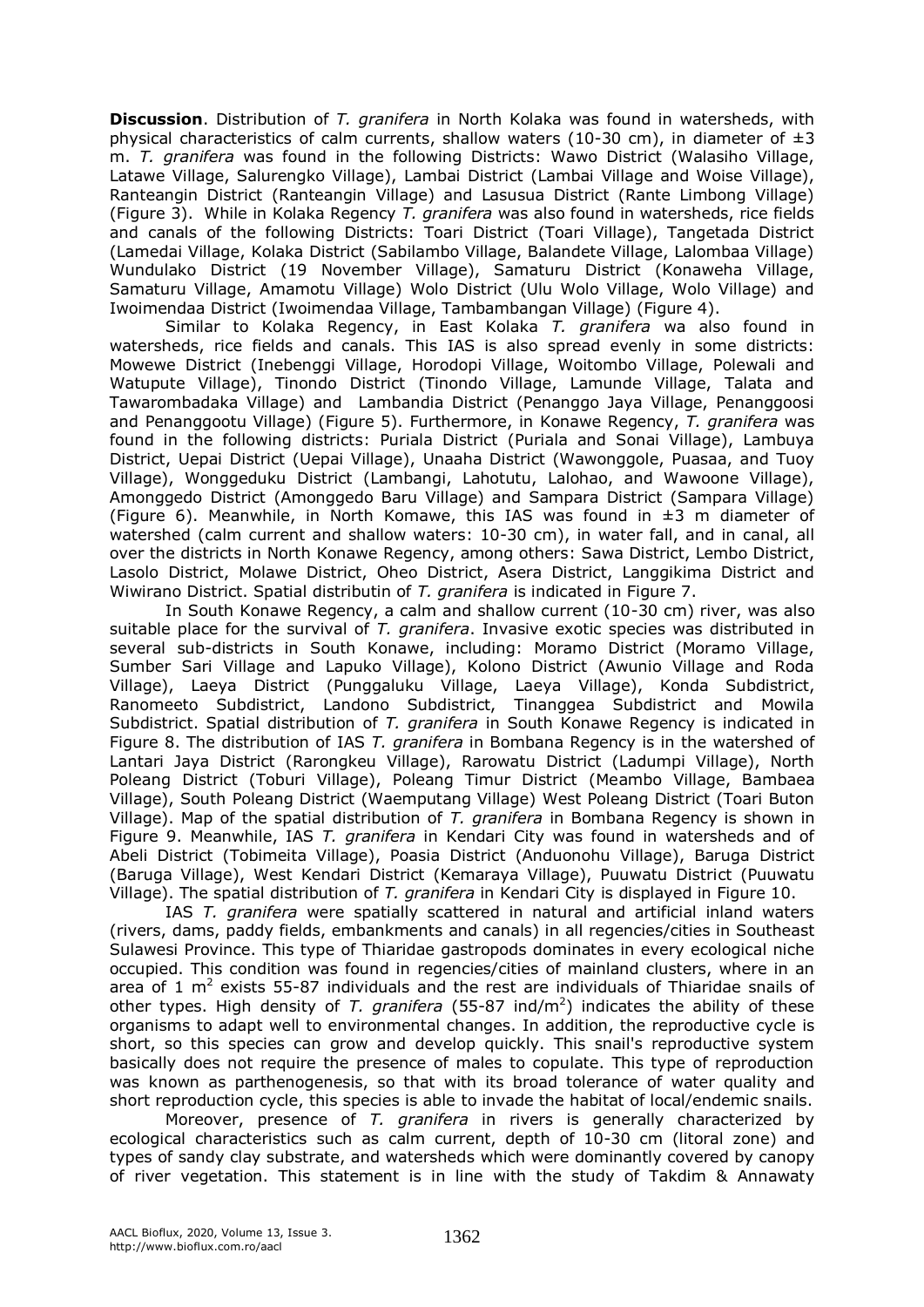(2019), that *T. granifera* snail was an abundant species downstream of Pomua Palandu river, Poso with 85.3%. This is basically related to very slow current conditions and sandy mud-type substrates. According to Fajri & Kasry (2013) mud substrate is a substrate that contains a lot of organic matter. Gastropods and bivalves are found of mud or sandy mud habitats in the form of gathering and spreading (Indria et al 2017). This statement is confirmed by the results of Husnayati et al (2012), namely that a slow speed of flow in waters causes the waters to be dominated by muddy substrates that contain high amount of organic material. This creates a habitat which is very supportive to survival of freshwater snails. In addition, Athifah et al (2019) stated that *T. granifera* species from the family Thiaridae was the snail species that was most widely found at each station (127, 92 and 47 individuals) in fresh waters of Kebon Kongok, West Lombok landfill area. High density of *T. granifera* found is thought to be related to the substrate, the place where they live and feed and also their tolerance to extreme environments.

According to Syaifudin et al (2017) *T. granifera* is a type of Mollusca that is widespread in the whole Indonesian region and is found every day in rice fields and rivers. Furthermore, Rustiasih et al (2018) stated that the magnitude of *T. granifera* abundance in waters of Tukad Badung - Bali, was caused by conditions of water quality and ecological character that is very optimal for the survival of Thiaridae snails. The results of a recent research of Rustiasih et al (2018) further reinforce the alleged massive level of invasion of exotic species or alien species of *T. granifera* in Indonesia. In addition, there are also the latest researches that reported the presence of *T. granifera* in almost all Indonesian freshwater waters (Viza 2018; Safa'ah & Primiani 2018; Afkar & Aldyza 2017; Purbasari 2017; Assuyuti et al 2017). Studies on *T. granifera* generally described the same environmental conditions, where the Thiaridae family snails were found, thus indicating this species has a special preference for several parameters of the aquatic environment.

Several previous studies explained that Thiaridae snail (Mollusca: Gastropoda) type *T. granifera* was an IAS or exotic species, whose existence in ecosystem can disrupt the equilibrium of ecological system, especially if an aquatic region provides environmental conditions that are in accordance with its habitat or niche preferences. In addition, the parthenogenesis reproduction makes *T. granifera* snails to quickly reproduce without copulating with the opposite sex, because this reproductive system allows females to produce eggs that develop without undergoing fertilization (Didham et al 2007; Charles & Dukes 2007; López-López et al 2009; Moslemi et al 2012; Rangel Ruiz et al 2011). The substance of this research focuses on the sustainable management of invasive *T. granifera* species as a preventive measure in preserving local/endemic gastropods and bivalves resources in Southeast Sulawesi Province. Empirical information related to the spatial distribution of *T. granifera* in Southeast Sulawesi is a scientific reference in the management of local endemic species and as a form of control of ecological dominance of IAS in regency/city (land cluster) of Southeast Sulawesi.

**Conclusions**. Distribution of IAS *T. granifera* in Southeast Sulawesi is increasingly massive and its existence dominates the ecological system in which Thiaridae family snail grows and develops. Moreover, the existence of *T. granifera* gastropods is a threat to sustainability of freshwater commodity of Southeast Sulawesi. From 17 regencies (as survey sites), *T. granifera* was only found in 8 regencies, which are located in land area of Southeast Sulawesi, among others: Kendari City, South Konawe Regency, Bombana Regency, Kolaka Regency, North Kolaka Regency, East Kolaka Regency, Konawe Regency and North Konawe Regency. Meanwhile, in the archipelago of Southeast Sulawesi, *T. granifera* was not found at all.

**Acknowledgements**. The authors would like to thank profusely to "Southeast Sulawesi Touring and Sampling Team", especially to fellow researchers Mr. Alfi Kusuma Admaja, S, Pi., M.Si, M.Sc, beloved brother Muh. Arjuna Sakti who was faithful during the touring, and Mapping creator, La Ode Gunawan Giu, S.Pi, for his help and for the facilitation of all the needs of researchers (authors) in conducting the present research.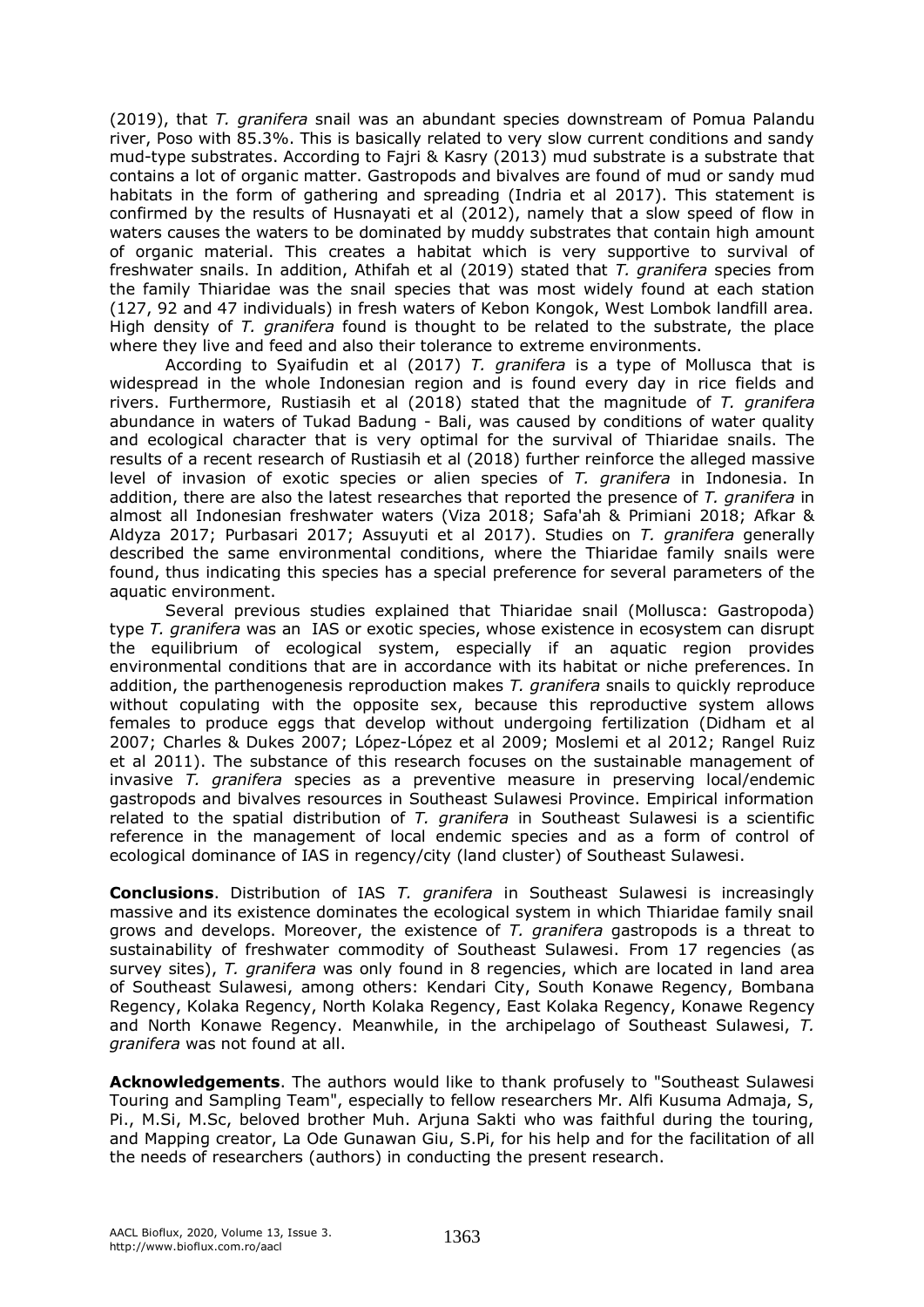## **References**

- Athifah A., Putri M. N., Wahyudi S. I., Rohyani I. S., 2019 Mollusca diversity as bioindicator of water quality in the Kebon Kongok West Lombok landfill area. Jurnal Biologi Tropis 19(1):54-60.
- Afkar A., Aldyza N., 2017 Gastropods in the rice fields of Simpang Semadam Village, Semadam District, Aceh Tenggara. Prosiding Semdi-Unaya (UNAYA's Multi-Disciplinary Science National Seminar) 1(1):387-400.
- Assuyuti Y. M., Rijaluddin A. F., Ramadhan F., Zikrillah R. B., Kusuma D. C., 2017 Community structure and temporal distribution of gastropods in Gintung Lake, South Tangerang, Banten. Scripta Biologica 4(3):139-146.
- Alaydrus R., 2013 Invasive alien plant species and opportunities for supervision in the organization of plant quarantine. http://karantina.pertanian.go.id [20 January 2019].
- Charles H., Dukes J. S., 2007 Impacts of invasive species on ecosystem services. Ecological Studies 193:217-237.
- Didham R. K., Tylianakis J. M., Gemmell N. J., Rand T. A., Ewers R. M., 2007 Interactive effects of habitat modification and species invasion on native species decline. Trends in Ecology and Evolution 22:489–496.
- López-López E., Sedeño-Díaz J. E., Vega P. T., Oliveros E., 2009 Invasive mollusks *Tarebia granifera* Lamarck, 1822 and *Corbicula flumine* Müller, 1774 in the Tuxpam and Tecolutla rivers, Mexico: spatial and seasonal distribution patterns. Aquatic Invasions 4(3):435-450.
- Fajri E. N., Kasry A., 2013 The quality of the Siak River estuary judging from the physical and chemical physics of Macrozoobenthos. Berkala Perikanan Terubuk 41(1):37-52.
- Husnayati H., Arthana I. W., Wiryatno J., 2012 The structure of the macrozoobenthos community in three river mouths as a bioindicator of water quality on the Ampenan coast and Tanjung Karang coast, Mataram City, Lombok. Ecotropic 7(2):116-125.
- Indria W., Indah J. W., Bambang E., 2017 Biodiversitas Mollusca (Gastropoda dan Bivalvia) Sebagai Bioindikator Kualitas Perairan di Kawasan Pesisir Pulau Tunda, Banten. Biodidaktika 12(2):45-56.
- Moslemi J. M., Snider S. B., MacNeill K., Gilliam J. F., Flecker A. S., 2012 Impacts of an invasive snail (*Tarebia granifera*) on nutrient cycling in tropical streams: The role of riparian deforestation in Trinidad, West Indies. PLoS ONE 7(6):1-9.
- Meyerson L. A., Mooney H. A., 2007 Invasive alien species in an era of globalization. Frontiers in Ecology and the Environment 5:199–208.
- Purbasari C. K., 2017 Mollusca diversity (Gastropods and Bivalves) in Dampar Swamp, Lumajang District as a biology learning source. Doctoral dissertation, University of Muhammadiyah Malang, Indonesia.
- Purnama M. F., Admaja A. K., Haslianti H., 2019 Freshwater bivalves and gastropods in Southeast Sulawesi. Jurnal Penelitian Perikanan Indonesia 25(3):191-202.
- Rangel Ruiz L. J., Gamboa Aguilar J., García Morales M., Ortiz Lezama O. M., 2011 *Tarebia granifera* (Lamarck, 1822) en La Región Hidrológica Grijalva-Usumacintaen Tabasco, México. Acta Zoologica Mexicana 27(1):103-114.
- Rustiasih, Endang, Arthana, Wayan I., Sari, Waskita H. A., 2018 Diversity and abundance of macroinvertebrates as biomonitoring of Tukad Badung Waters, Bali. Current Trends in Aquatic Science 1(1):16-23.
- Safa'ah U., Primiani C. N., 2018 Identification of Mollusca Diversity as Bioindicator of Water Quality in the Rice Fields and Watersheds of Gerih District, Ngawi Regency. Prosiding Seminar Nasional Simbiosis III 1(1):234-247.
- Syaifudin Z. A., Sri U., Joko W., 2017 Diversity and abundance of mollusca in the Sekarputih Village rice fields as a module for learning animal invertebrate high school class X. Proceedings of the National Symbiosis Seminar II, pp. 501-508.
- Takdim R. R., Annawaty A., 2019 Diversity and abundance of freshwater snails (Mollusca: Gastropods) in the Pomua River Palandu and the Toinasa River, Poso, Sulawesi, Indonesia. Natural Science: Journal of Science and Technology 8(2):144-152.